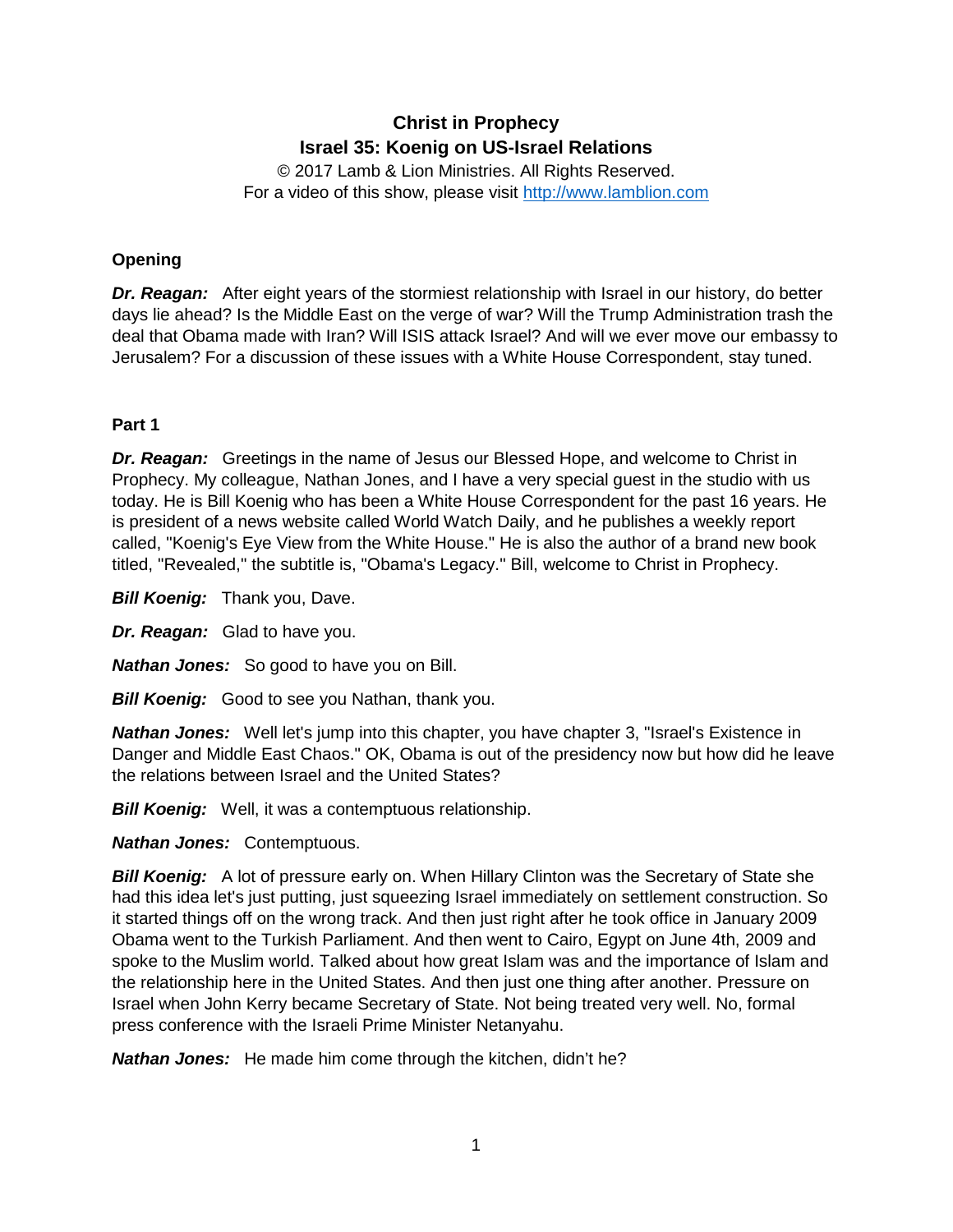*Bill Koenig:* At one time, they just kind of had him come through the kitchen, kind of unannounced, and then he left and went up and had dinner with his family.

*Nathan Jones:* Treated him like dirt.

**Bill Koenig:** Basically, yeah, he didn't treat him very well. So, obviously Netanyahu is very happy about the new administration.

*Nathan Jones:* Yeah, I'd imagine. They treated him with full honors, right?

**Bill Koenig:** Totally, yeah. You know press conference right after the first visit to the White House. Press conference I was there for it and it was fantastic. And the spirit was very good. But what happened is how has he left the Middle East?

#### *Nathan Jones:* Yes.

*Bill Koenig:* Iran Nuke deal, Dave, we've talked about a lot is a horrible deal. It makes the Middle East more dangerous. And it definitely makes things more dangerous for the State of Israel.

*Dr. Reagan:* Do we still know what all is in that deal because I know a lot of it was secret?

**Bill Koenig:** You know there were some side deals to help get it through.

*Nathan Jones:* Shipping bullion.

**Bill Koenig:** You know money that went over on jets, cash. At the time a hostage release. And also the short range missile capability. I mean they are firing missiles right now that is a violation of UN Resolution and this agreement, on and on. Just before I came on the program I noticed Iran is right now working on ICBM's that could put Europe and the United States at risk.

**Dr. Reagan:** If a Republican president had done that and shipped billions, of millions of dollars over they would have crucified him. Crucified him.

*Bill Koenig:* Absolutely. Absolutely. And the good thing Dave we know this, a Republican administration would never have cut that kind of deal with Iran.

*Dr. Reagan:* Well that's true.

# *Nathan Jones:* No.

**Bill Koenig:** We had Iran up against the ropes. I have a good friend in Israel Mordechai Kedar who's a 27 year student of the Middle East for the Israeli Defense Force in the intelligence area. And he said that Iran was up against the ropes, using a boxing term, and we let him off the hook. And horrible deal. Iran is now in charge of the Iraqi military. They've increased their strength in Syria. They're moving weapons of mass destruction, or potential mass destruction into Syria. Attempting to get weapons to Hezbollah. And have been empowered completely by the Iran deal.

*Dr. Reagan:* When if ever is Israel going to do something about this?

**Bill Koenig:** Well, you know they were very close to doing it when Obama was in office. Matter of fact October 2008 right before the election you know Pentagon leaks, Secretary of State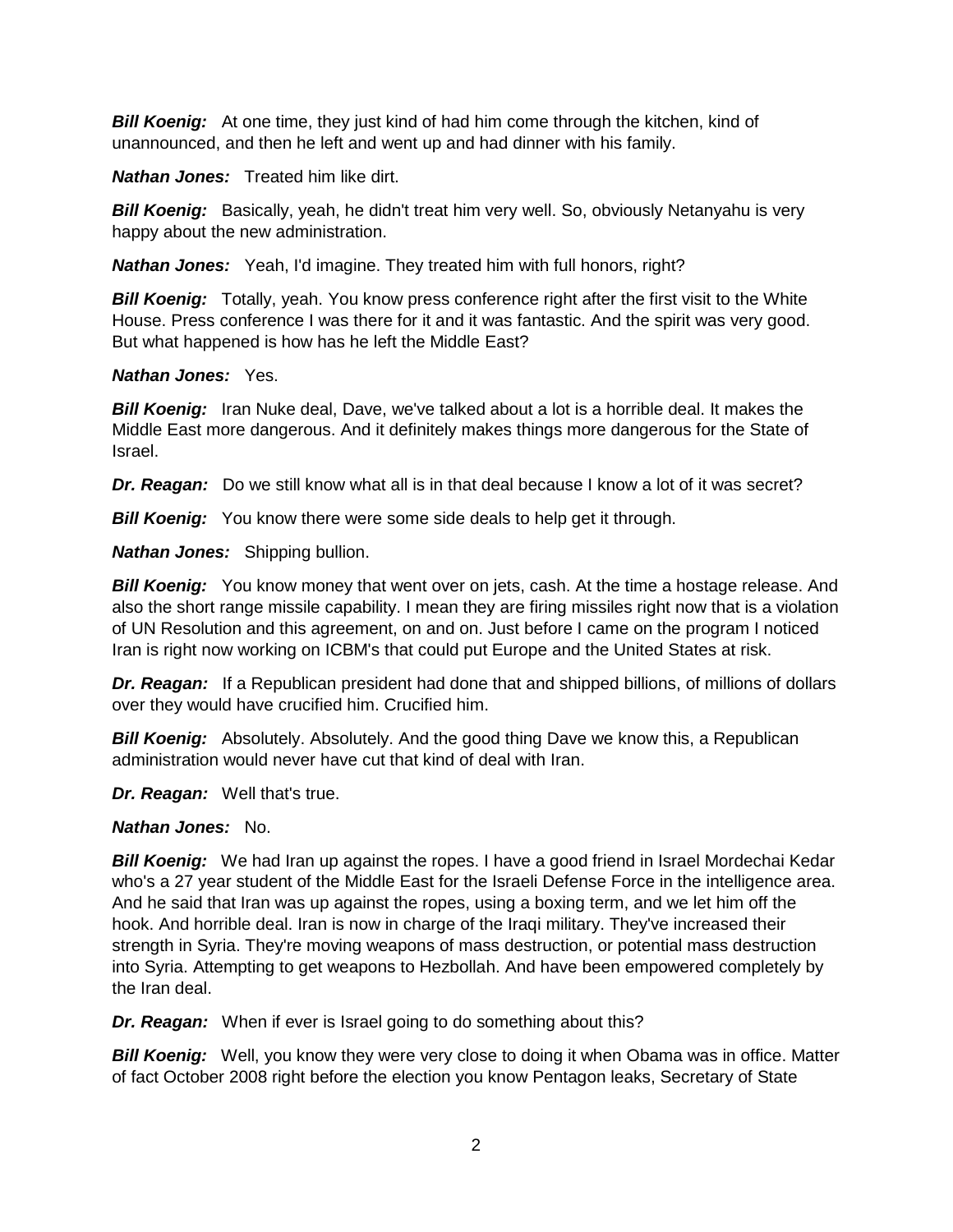Clinton said, "Don't do it." Panetta was even telling the world that he'd be surprised if Israel didn't hit Iran between April and June of 2008. Which is absolutely inexcusable.

*Nathan Jones:* Wow, leaked it.

**Bill Koenig:** Yeah, leaked it.

*Nathan Jones:* Well, you had mentioned in your book that you thought that Israel would be forced eventually to do a pre-emptive strike, right?

**Bill Koenig:** Yeah, they will eventually.

*Nathan Jones:* They'll be no choice.

**Bill Koenig:** What's interesting, and what happened is they have been put in a position where every Sunni country right now, the short range missile capability of every Sunni country, or excuse me the short range missile capability of Iran puts every Sunni country that borders the Persian Gulf at risk. This is a very dangerous time.

*Dr. Reagan:* So are you saying that if Israel hits Iran that Saudi Arabia going to sigh with relief?

*Nathan Jones:* Now that is ironic.

*Bill Koenig:* Well here is the good news that came from Obama wanting to get out of the Middle East, and the Iran Deal is the Sunni's are working with Israel. Egypt, Saudi Arabia, the Emirates, the United Arab Emirates in Jordan have been working in conjunction with Israel because they know Israel will not put up with Iran, and they couldn't trust Obama and his administration. And now the good news is the Trump Administration has the best, most realistic, pragmatic security team in history now operating.

*Nathan Jones:* Praise the Lord.

*Bill Koenig:* Mattis, McMaster, Pompeo with the CIA, they have people that fully understand the number one threat to Israel, to the United States, to the International community is the state of Iran. So we are going to see some--

*Dr. Reagan:* And they are not afraid to say Islamic terrorism.

*Bill Koenig: Absolutely. Huge, huge.* 

*Nathan Jones:* Well you sound optimistic then that our relations with Israel are going to improve under a Trump presidency.

**Bill Koenig:** Oh, without a doubt.

*Nathan Jones:* Without a doubt.

**Bill Koenig:** They've already started to improve significantly. And I think also, the Sunni countries are so excited about the Trump Administration Security Team because they already have a good working relationship with Mattis, with McMaster, with other generals. They know these guys are warriors. We had the warrior mentality taken out of the Pentagon during Obama's time in office. The warrior mentality is back in charge of the Pentagon, of our national security, which is a key to our national defense as well as our good friend Israel.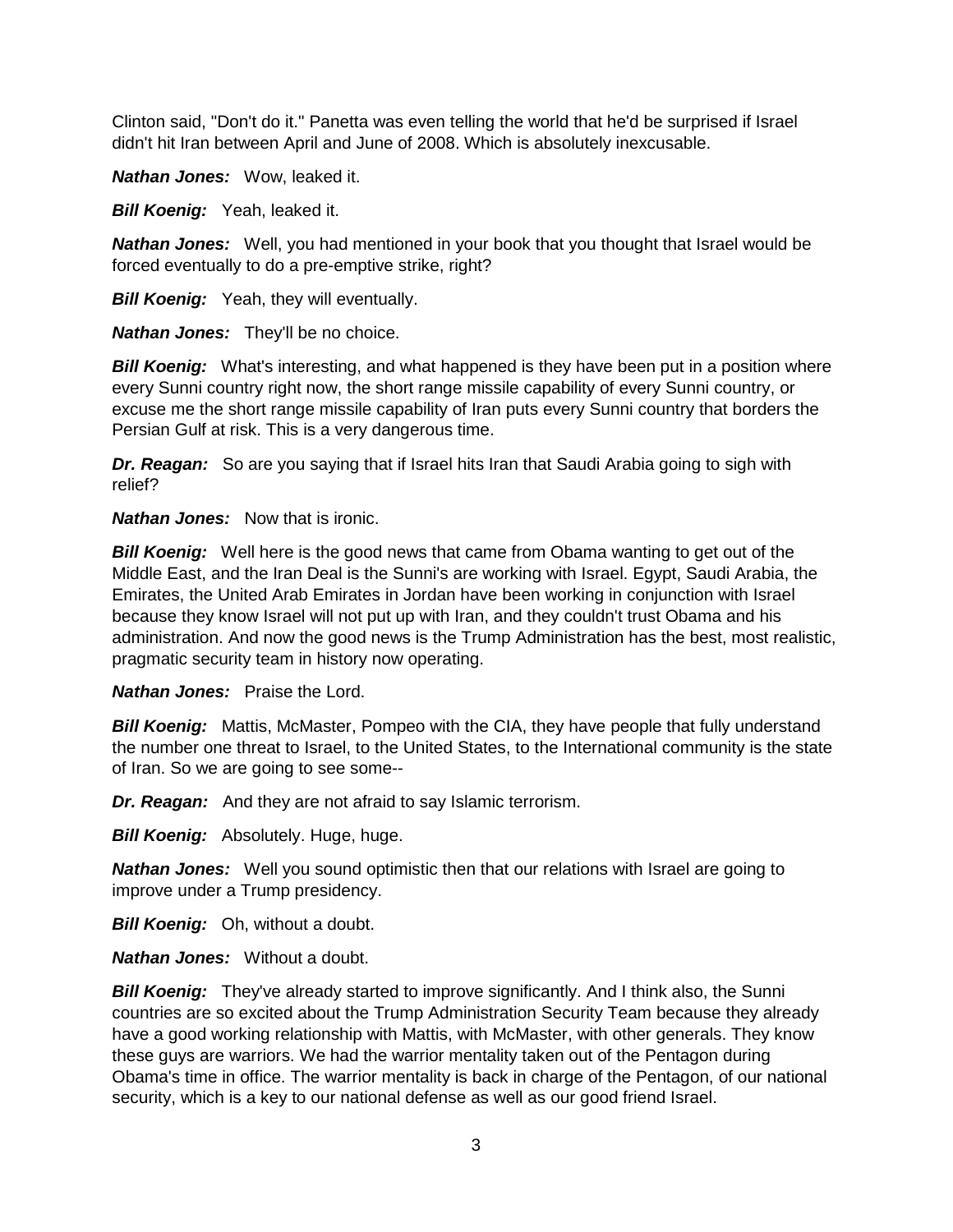*Nathan Jones:* Praise the Lord.

*Dr. Reagan:* Well, sooner or later we are going to have to let the world know that we mean that.

*Bill Koenig:* Yes.

**Dr. Reagan:** I mean when you've got Iran threatening every day to attack Israel. And when you've got the crazy guy in North Korea shooting off missiles off. Sooner or later we've got to do something that convinces them that we really mean it.

*Bill Koenig:* Well it is going to happen. Well what is interesting is General Mattis, the Secretary of Defense, his first trip was over to South Korea and Japan.

*Dr. Reagan:* Yes, very first one.

*Nathan Jones:* Oh, interesting.

*Bill Koenig:* And he said that we're here to defend our allies. It was a message to North Korea, and to China. And that we think this China usurping these islands that is Japanese territory we're going to defend them. And the next trip was to NATO, and to meet with the NATO leaders saying that we are committed to NATO, everybody needs to pay their fair share.

*Dr. Reagan:* But they need to pay their own way.

**Bill Koenig:** Exactly. But it was a great meeting. Mattis is incredibly popular. He even got approved 98 to 1 in the Senate.

#### *Nathan Jones:* Wow.

*Bill Koenig:* Which gives you an idea.

*Dr. Reagan:* Even though he is called Mad Dog?

**Bill Koenig:** Even though because, and he said-- the media gave him that name, he doesn't fully appreciate it, but the guy's a warrior. And he's also an intellect, he's read probably 5,000 or 6,000 books he understands history. McMasters is an out of the box thinker. These are very positive things. Pompeo great Christian congressman that is now head of the CIA, was probably the most outspoken member of Congress about the bad Iran Deal. And he's already been over in the Middle East. Good things are happening.

*Dr. Reagan:* Well, every President in recent years has come in saying, "I'm going to solve the Middle East crisis." And he sends all of his people over there, and then it doesn't happen and he gets irritated with Israel because Israel doesn't give enough.

*Bill Koenig:* Yeah.

*Dr. Reagan:* Now is this going to happen to Trump?

*Bill Koenig:* No. It won't be the same. I mean John Kerry had the attitude. John Kerry was so egotistical he believed that the only reason there hadn't been peace the last 20 years is because he hadn't been working on it.

*Dr. Reagan:* Oh, ok.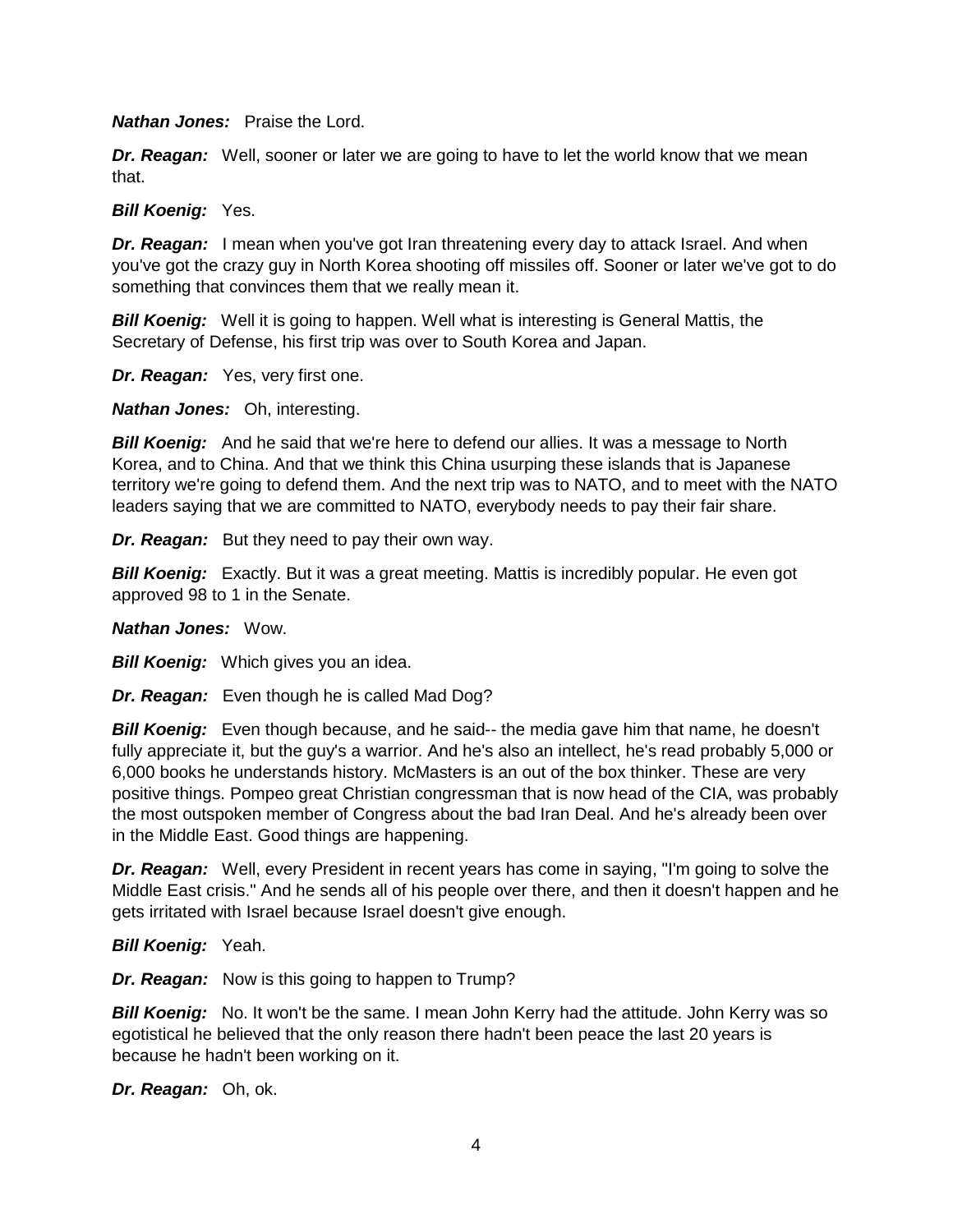**Bill Koenig:** He thought he could handle it himself. He didn't even listen to the people of experience. And John Kerry comes up with a bunch of plans that basically had already failed before. It was almost like John Kerry had been on another planet for the last 10 years.

# *Dr. Reagan:* Yeah.

**Bill Koenig:** And came in and said, "Let me try. Try this boss." But seldom do you see the left and the right in Israel agree on anything. But they agreed that Kerry made the situation much worse than it was. And it was a disastrous even through the UN Resolution 2334, and some final things that they did. But you know I think one good thing, number one I am convinced that Trump wants to move the Embassy to Jerusalem.

# *Dr. Reagan:* OK.

# *Nathan Jones:* Fantastic.

*Bill Koenig:* He is very pragmatic. And he's well aware of the fact that you keep the two state plan on the table, that's not a good move, take it off the table. Just like a real estate, if you're working on a real estate deal and you keep giving, and giving, and giving, and they don't counter take it off the table. Which was interesting is right after he had his meeting with Netanyahu at the White House he said, "Two State, one State, whatever they want to do."

*Dr. Reagan:* Yeah, what they want to do.

*Bill Koenig:* So all of the sudden the UN, and the EU, and the G20, everybody went nuts.

*Nathan Jones:* Having heart attacks.

*Bill Koenig:* And Ambassador Haley said, "No, no, he still believes in two state, but he is going to do some out of the box thinking." And then Tillerson, Secretary of State Tillerson was at the G20 meeting he said, "No, no, he still favors two state." Well then the following week Trump said, "I do favor two state, but it is up to them to what they want to do."

*Nathan Jones:* As it should be, as it should be.

**Bill Koenig:** Which is the way it should be.

*Dr. Reagan:* Absolutely, who are we to tell them what to do?

**Bill Koenig:** The way I look at it is this is very smart strategic deal where Arafat and Abbas virtually had almost everything they wanted and two state has been on the table for ever. So if they don't accept it, take it off the table. Very smart move.

*Dr. Reagan:* The bottom line though is that they don't really want two states, they want the annihilation of Israel.

**Bill Koenig:** Absolutely. You go into the Palestinian Peace Center there in Bethlehem.

*Dr. Reagan:* Peace Center.

*Bill Koenig:* Yeah, Peace Center, that makes it--and they continue to call it Middle East Peace. You know the whole point, now give me a break this is not about Middle East peace. Even the Arab League just a couple days ago said, "Big mistake if the United States moves their embassy to Jerusalem." Who are you to determine where the United States puts their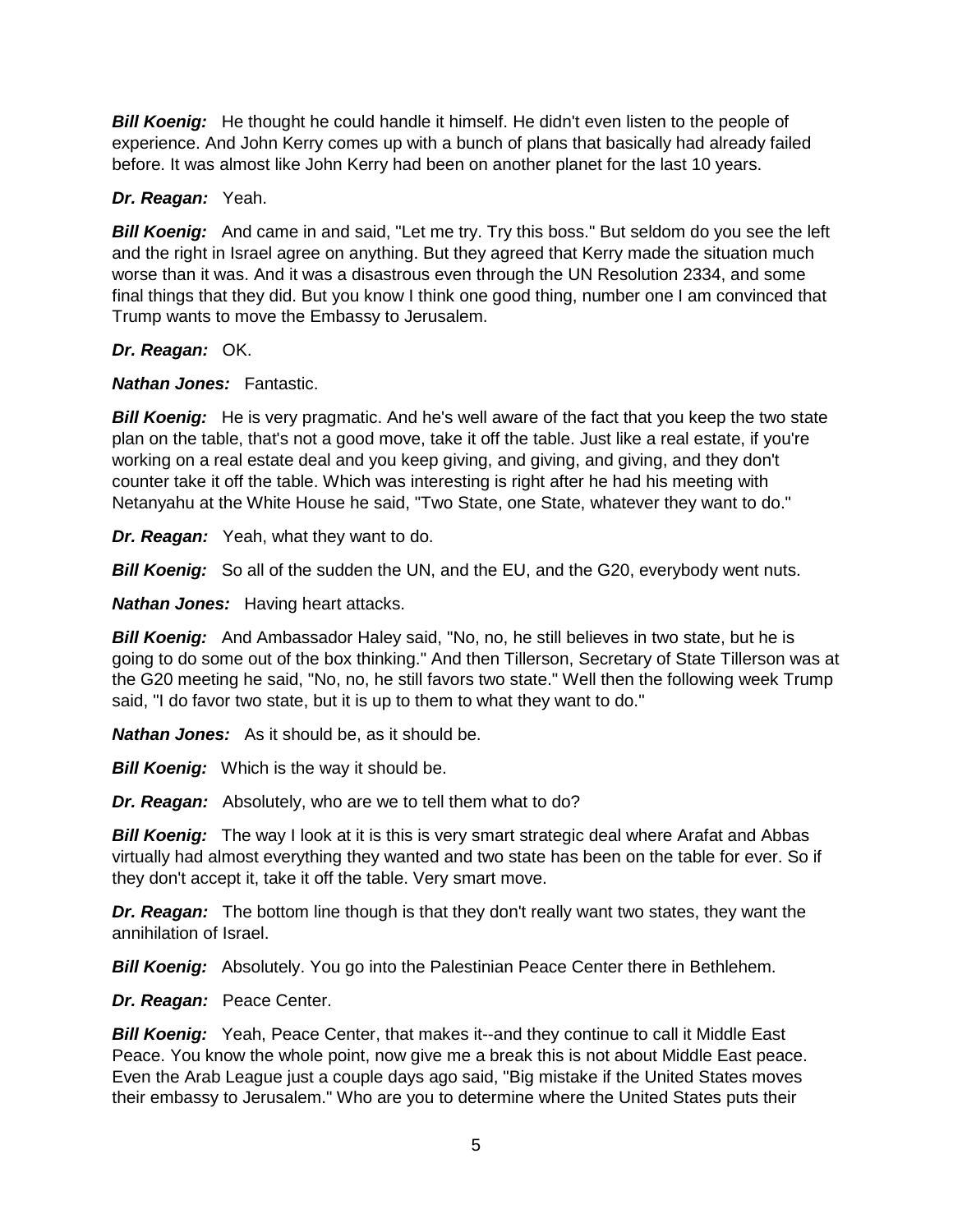embassy? And the United States wants to put the embassy in the capital of Israel, which is Jerusalem. So, anyhow, Dave this is exciting days.

# **Part 2**

*Nathan Jones:* Welcome back to Christ in Prophecy and our interview with White House Correspondent Bill Koenig.

*Dr. Reagan:* Bill, right before the break you mentioned about moving the embassy to Jerusalem. I want to go back to that for a moment. It seems like just about every president we've had in recent years including the Bushes said they were going to move the embassy to Jerusalem. And then as soon as they were elected they just back off and seem to forget about it. What is the problem here? Why is there so much reluctance? Is it a fear of Islamic terrorism? I've even heard recently that some have speculated that the Israeli's don't even want us to move the embassy.

**Bill Koenig:** Well, number one is terror. I mean in 1995 when that resolution was put in place, Feinstein and at that time her aid Dan Shapiro who ended up being Obama's ambassador to Israel put that stipulation in that it is up to the President every six months, if necessary, to determine if now is a good time to move the embassy. And every time they don't because of fear of outrage in the Middle East among Muslim countries.

*Dr. Reagan:* Well, there is no doubt some of our embassies would be attacked.

*Bill Koenig:* Very likely.

*Dr. Reagan:* But should that fear guide our policy?

**Bill Koenig:** No, and I think what is developing right now is a coalition of US, Israel, and Sunni countries.

*Dr. Reagan:* OK.

**Bill Koenig:** You know Israel has been working closely with the Sunni countries out of their fear over Iran. And Saudi Arabia always has the attitude that Israel will be hit first with a nuke, we're second. When in reality the Saudi's probably would be hit first. Israel would defend themselves and be prepared to defend themselves. So, I think that a US-Israel coalition with Sunni Countries in the works.

*Dr. Reagan:* Yeah, explain this though for our viewers, Iran is a Shiite country.

*Bill Koenig:* Shiite, which is about 20% of Islam.

*Dr. Reagan:* Right. And all the rest are Sunnis.

*Bill Koenig:* Sunnis.

*Dr. Reagan:* And so they're--and they don't like each other.

*Nathan Jones:* Civil War.

**Bill Koenig:** And all the countries they have a horrible dislike for each other.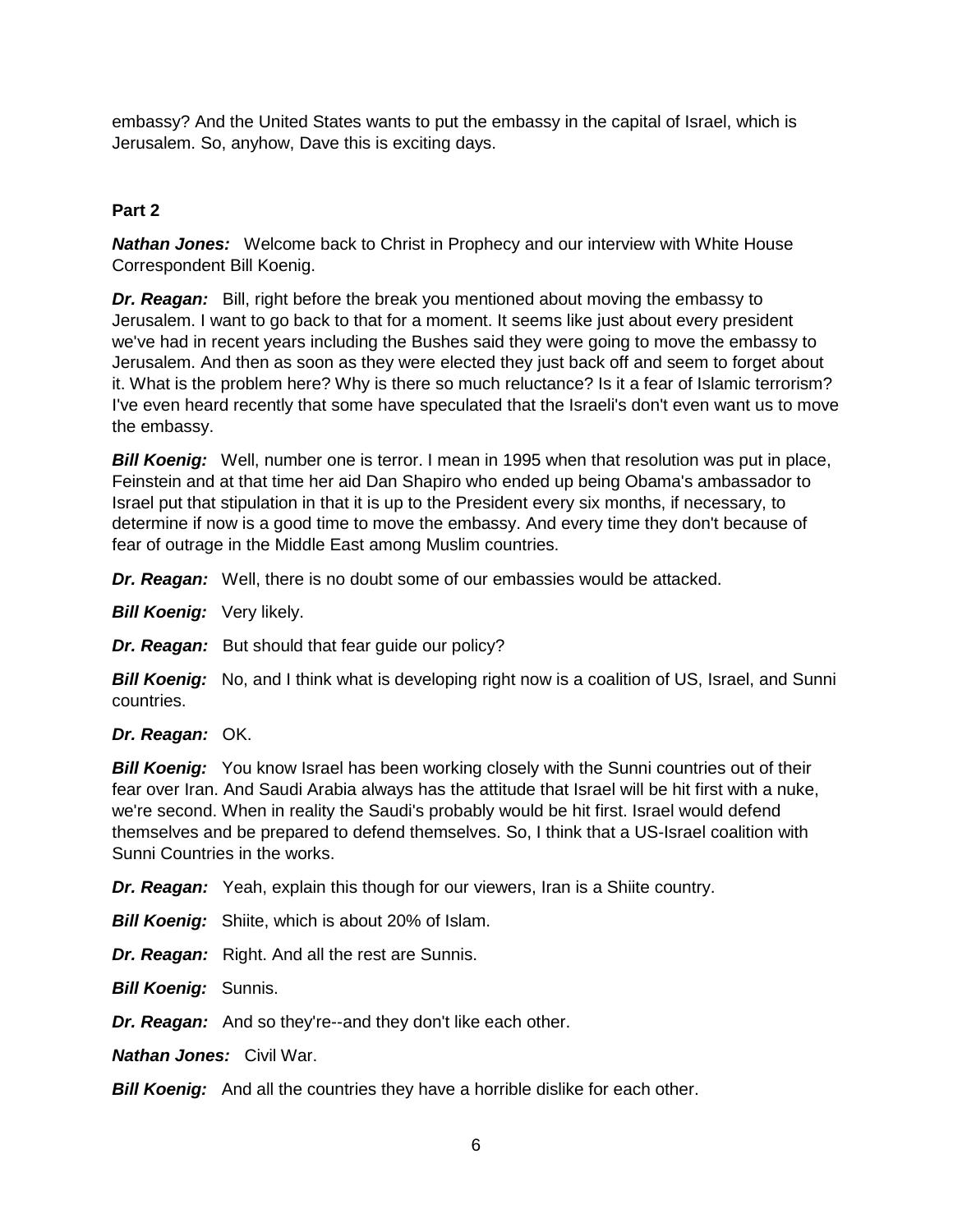#### *Dr. Reagan:* Yes.

*Bill Koenig:* And what's interesting is the Iranians are very smart. I was talking to an Iraqi, he said that the Sunnis, Iraqi's are checker players; the Iranian's are chest players. They are very smart. They are very strategic. They are very patient. And that's what--

*Dr. Reagan:* Well they sure took us to the cleaners in the deal we made with them.

*Bill Koenig:* Ah, they saw how desperate Obama and Kerry were to do a deal, as well as the other members of the P5+1 the other European countries. And they just out negotiated them. Plus I have an Iranian friend in DC that says, "You know these guys go to school and get their Masters and PhD's in negotiations."

#### *Dr. Reagan:* Yeah.

**Bill Koenig:** And they are masters at frustrating you. And once they do agree to an agreement they never fulfill the agreement.

Well speaking of the agreement do you think President Trump is going to kill the Iran deal?

**Bill Koenig:** What he is going to do, and that is a good question, Nathan, is they are going to hold them accountable for the deal.

*Nathan Jones:* For the deal, OK.

**Bill Koenig:** General Mattis said this during his testimony for Secretary of Defense that we are going to watch Iran very closely and hold them accountable, and if they screw up then that's it.

*Nathan Jones:* What do we do? We sink their ships? Bomb their facilities? Economic?

*Bill Koenig:* Oh, I don't know what is happening right now, but something with these missile shots lately, and this possibility of ISIS being able to hit Europe and the United States. There are some serious concern about this. I mean every Sunni country right now is at risk, because the short range missile capability of Iran has increased dramatically over the last five years. So all of those oil producing countries that produce 25% of the daily oil that the world consumes are at risk.

*Dr. Reagan:* Well now let's go back just a moment to the movement of the embassy because you were about to make a point, and got interrupted there. You said something about the situation has changed?

*Bill Koenig:* I think they might. I think Dave what they might do is in this US commitment to this coalition, security coalition they might say, "We want to move the embassy to Jerusalem, also."

*Dr. Reagan:* OK.

*Bill Koenig:* Other nations?

**Bill Koenig:** I don't know how they'll work that in there but they'll try to water it down a bit where it's not such a big deal, even though the Arab League just said, you know, "No way, this would be the worst possible thing. This would have an effect on world peace." Give me a break. You guys can't even get along yourself. I heard General Jones a couple years ago talked about the importance of Israel making a deal with the PA. And I said, "General Jones, 74% of the PA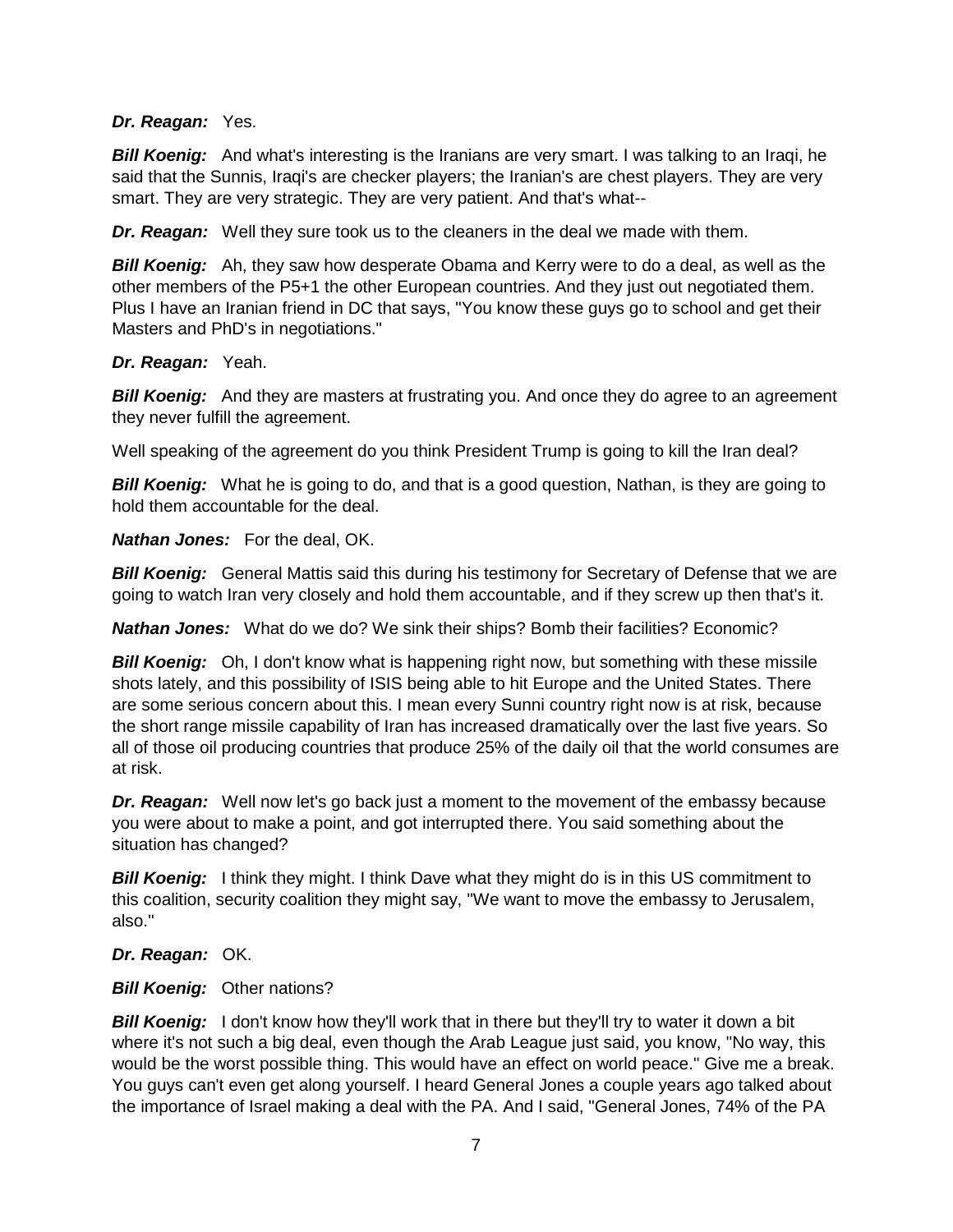is Hamas." And I said, "Give me an example of a country in the Middle East that knows peace. And you call this Middle East peace? This isn't Middle East peace, this is a joke." This is the problem Dave, the Arab League says, "Don't move the embassy to Jerusalem. And if you don't then this could lead to world problems, this would lead to the worst possible time." Give me a break.

*Nathan Jones:* Yeah, it's a threat.

**Dr. Reagan:** Well, I think the bottom line in the Middle East is, and I really believe this with all my heart, the bottom line is we want--the Arab world wants the annihilation of Israel. They don't want a two state situation. They've already got two states, Jordan is a Palestinian State.

*Bill Koenig:* Yeah.

*Dr. Reagan:* The majority of the people there are Palestinians. They already have a Palestinian State.

*Bill Koenig:* They do.

*Dr. Reagan:* And they said, "Well we want Gaza, give us Gaza and they'll be peace." They pulled out of Gaza and what happens? It immediately becomes a missile launching pad. Same thing is going to happen in the West Bank if they pull out of there.

**Bill Koenig:** Well exactly. That is exactly what Netanyahu said before the disengagement of Gaza is we're going to have missiles raining down onto the cities. And that's exactly what happened.

*Dr. Reagan:* And the hypocrisy of the world on this is just beyond belief. When you consider the fact that Israel has a million and a half Arabs living within Israel who have full citizenship rights: they vote in the elections, they are in the parliament, they get welfare, they get medical care, everything. A lot better than in the Arab countries. And yet, no Jew can live in an Arab country.

**Bill Koenig:** Yeah, absolutely.

*Dr. Reagan:* No Jew can live in an Arab country.

*Bill Koenig:* Yeah.

*Dr. Reagan:* And they're saying, well these settlements are terrible because if we ever have two states then they'll be Jews in the Arab state.

*Bill Koenig:* Absolutely.

*Dr. Reagan:* Well, come on.

**Bill Koenig:** Yeah, absolutely. And plus you know the importance of those mountains to Judea and Samaria, and the Golan Heights. I remember some of the leftist journalists in Israel that were infuriated with Netanyahu for not making a peace deal with Assad and giving up the Golan Heights.

*Dr. Reagan:* Yeah.

**Bill Koenig:** Can you imagine?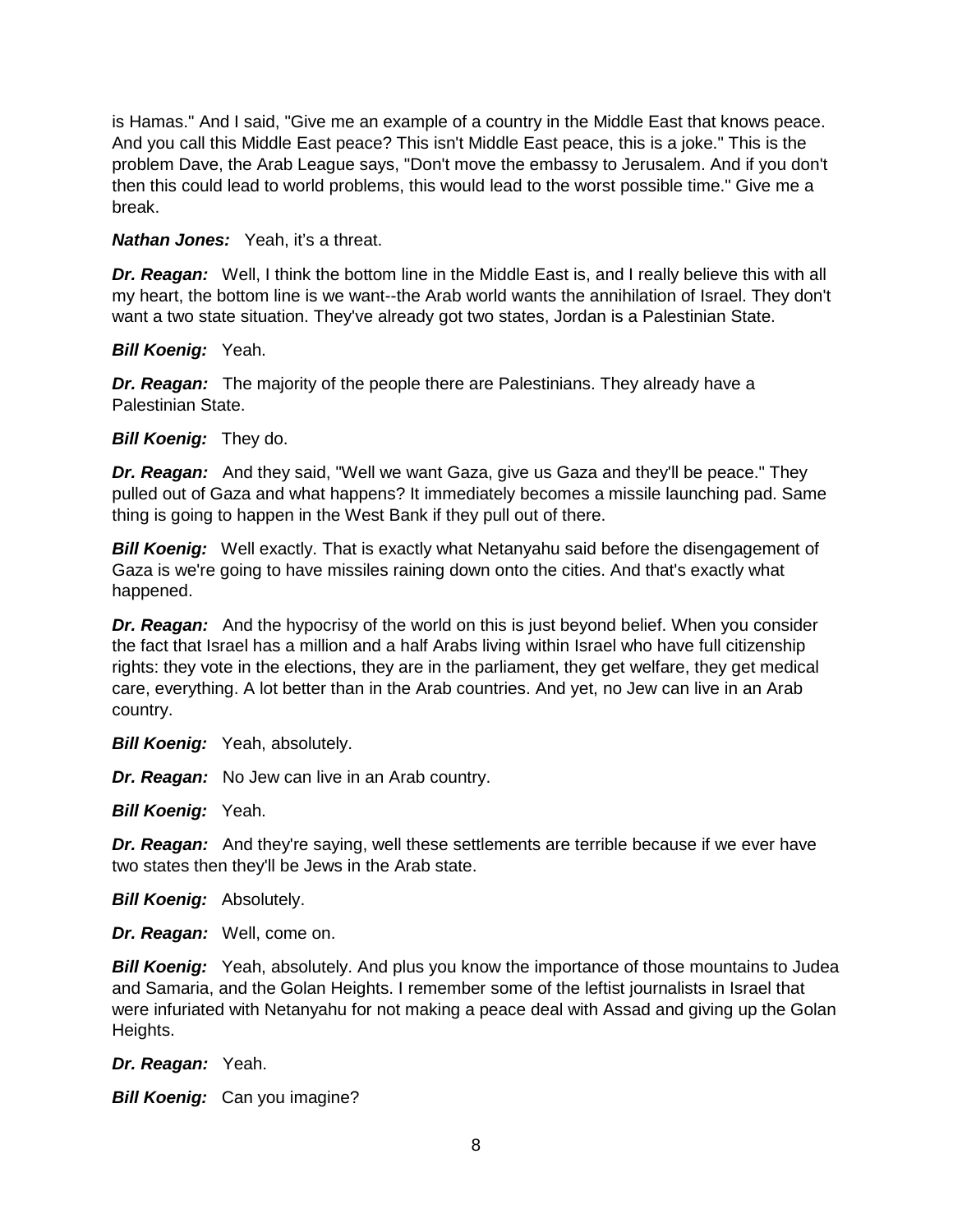*Dr. Reagan:* Yeah five, six years ago. You imagine what it would be like today?

*Nathan Jones:* Constant missiles raining across the Sea of Galilee.

*Bill Koenig:* It would be a disaster. Israel would probably not exist today.

*Dr. Reagan:* I was on a flight one time when a guy next to me started lecturing me about-when he found out I was a supporter of Israel, about how horrible the Israeli's were and how they were mistreating the Palestinians, and how they needed to give back the West Bank. And I sensed he'd didn't know what he was talking about. So I said, "Where is the West Bank?" He said, "Well you know where the West Bank is." I said, "Yes, I do, but do you?" I said, "You said, they ought to give it back. Now where is the West Bank? Tell me where the West Bank is." He said, "Well, you know the west bank of the Nile River."

#### *Nathan Jones:* The Nile?

*Dr. Reagan:* This guy. I mean it is very easy to pontificate about this.

*Bill Koenig: Absolutely.* 

*Dr. Reagan:* I said, "Do you realize that if Israel gave that back Israel would be only nine miles wide in its narrowest point? There is no way it could ever defend itself." Well he didn't know any of that.

*Bill Koenig:* Yeah, absolutely. And that's the problem many times people who defend the Palestinians don't know anything of any significance. They don't know it?

*Nathan Jones:* Do you believe that ISIS is on the ropes, or do you think they pose a threat to Israel?

**Bill Koenig:** ISIS will continue to be a threat. I think that they are, thanks to the Kurds.

# *Dr. Reagan:* Yes.

*Bill Koenig:* The Kurds are amazing people, and amazing fighters. And if it wasn't for the Kurds ISIS would still be strong and getting stronger. ISIS is always a threat because of lone ranger events, like what we saw here in the US, or what we saw in Paris, and Nice and other places. ISIS will take their, they will move off the battlefield and into public sectors. And that is the big problem with ISIS you never fully defeat Islam. And I think radical Islam, I think that is why Israel over the years has done a good job, they have an attitude, we can't defeat them, but we have to manage them. And when you say you are going to defeat ISIS and defeat Al-Qaeda, or defeat the Taliban it's not going to happen. But you can defend yourself against them by security, by keeping them in specific areas. Unfortunately right now the Taliban has moved back into a position of influence in Afghanistan.

#### *Nathan Jones:* They took a town, right?

*Bill Koenig:* Yeah, oh, in Afghanistan as they were prior to 9/11. Same thing with ISIS. ISIS has really been hit hard. And but how about this Iran, the United States are fighting side-by-side in Iraq to defeat ISIS? And Iran is calling the shots in the military. I have a friend that's father was a general before Saddam Hussein took over, who now lives in the US. Said that she was there interviewing the director of the Iraqi military. And he said that he takes his orders from Soleimani who is the head of the Al-Quds, force out of Iran.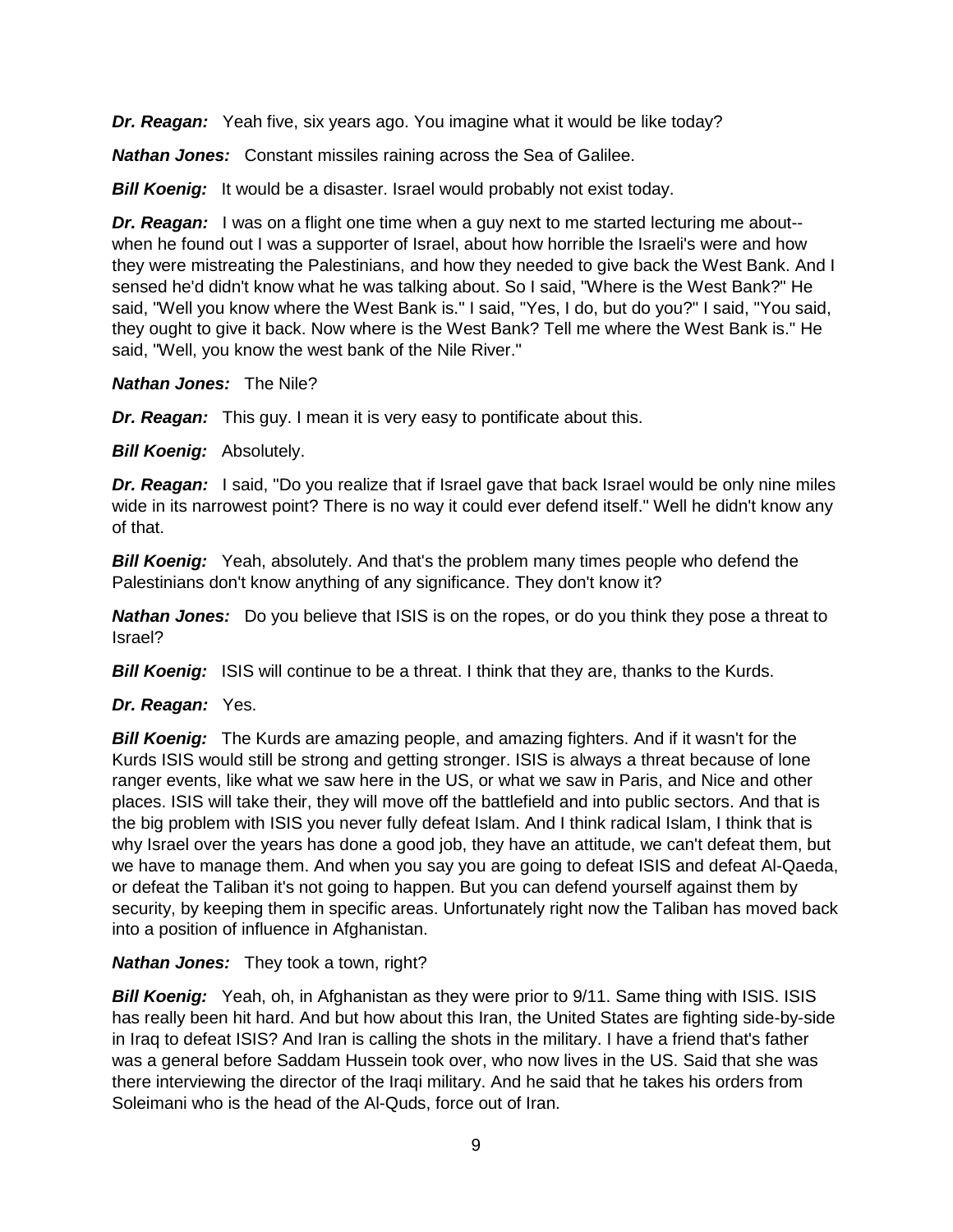#### *Nathan Jones:* Interesting.

**Bill Koenig:** So, this is what is challenging about Irag right now. And the fact that we put 3 trillion dollars plus in the Middle East, especially in Iraq and Afghanistan, is how do we move Iran's influence out of Iraq? Or how do we move that influence away from Syria? And that is why we have to do something with Iran soon because it's only going to get worse.

# **Part 3**

*Nathan Jones:* Welcome back to Christ in Prophecy and our interview with White House correspondent Bill Koenig. Bill, can you tell folks how they can get in touch with you and your ministry?

**Bill Koenig:** Well, thank you. Thank you, Nathan I appreciate it. Our website is watch.org that is W-A-T-C-H.org. And we post news 365 days out of the year, on world news that is biblical relevant. And also put out a weekly news report "Koenig's Eye View from the White House," it goes out every Friday.

#### *Nathan Jones:* Excellent.

**Dr. Reagan:** Bill before we sign off, there is one crucial question I've got to ask you: Israel is one of the smallest countries in the world about the size of New Jersey, only about 300 miles long, about 75 miles wide, it is a country that has a very small population of 6 ½ million Jews, and maybe 1 ½ Arabs, it's surrounded by 350 million Arabs who want it destroyed, is there any hope for Israel?

**Bill Koenig:** Well, Dave as we know there is hope because the God of Israel will protect them, defend them.

*Dr. Reagan:* He neither slumbers nor sleeps.

**Bill Koenig:** Neither slumbers nor sleep.

*Nathan Jones:* Yeah, great verse.

*Bill Koenig:* And as watchman, as we all are, we keep informing people of what is happening, biblically. This is the most exciting time of biblical history. It is playing out right before our eyes. You know I used to speak, you know, 15-20 years ago, as you can relate to we might have 2 or 3 final day events in play at the same time. Today we have everything in play. And it has accelerated in a breathtaking pace. And the time clock is Jerusalem. And every nation in the world wants to divide the city of Jerusalem. And virtually almost every nation in the world wants to give Judea and Samaria to a future Arab state.

*Dr. Reagan:* And all of that is fulfillment of prophecy because in Zechariah it says in the end times the whole world will come against Israel over the issue over Jerusalem.

*Bill Koenig:* Absolutely. Jerusalem will become a burdensome stone.

*Dr. Reagan:* We are seeing Bible prophecy fulfilled.

*Bill Koenig:* Absolutely.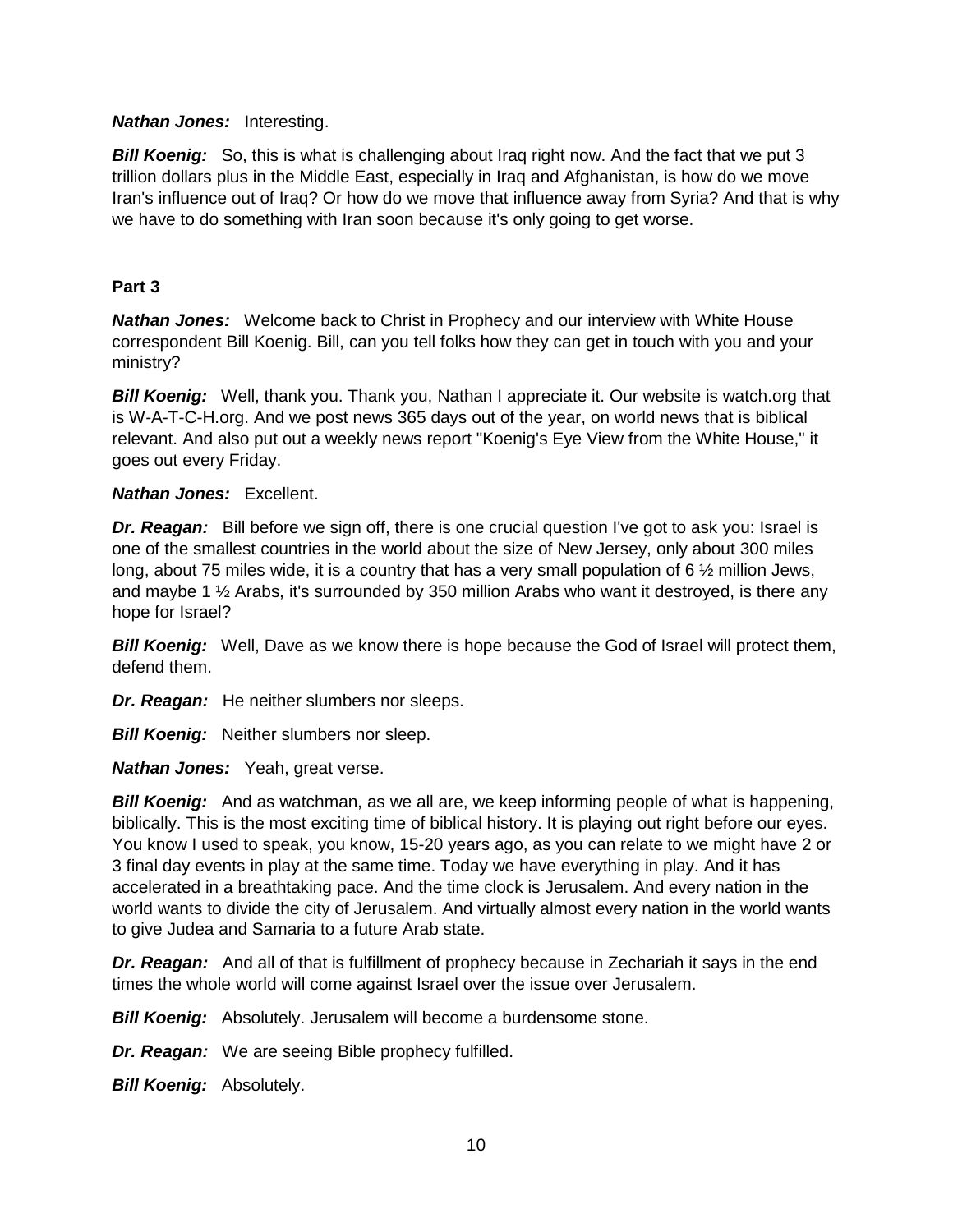*Dr. Reagan:* And you know you look back on history and the Babylonians tried to destroy Israel. The Medes and the Persians tried, the Romans tried. All of them are in the dustbin of history, and here is this tiny little state.

**Bill Koenig:** It's the focus of the world. It is amazing when someone throws a rock at someone in Israel, or with the Palestinians its front page news all around the world. If there is a suicide event it is front page. If there is a peace event, or if Israel starts building homes in Judea and Samaria, front page throughout the world. Every major leader--

*Nathan Jones:* Proof there's a God.

**Bill Koenig:** Proof that this tiny, little country, the size of New Jersey, is as biblically significant to the God of Israel as ever before.

*Dr. Reagan:* That was really impressed upon me the other day when I was reading some book, I can't even remember what it was now, and the fella said, "You know just stop and think for a moment, what if a prophet had gone to Pharaoh and said, 'Pharaoh in the end times the most important nation in the world is not going to be Egypt. It's going to be that little group of slaves you've got out there working for you."

**Bill Koenig:** Absolutely. Their country.

*Dr. Reagan:* Their country, yeah.

**Bill Koenig:** And that's what's happening. It is so exciting. You know we've been watching this for a long time. But it is so exciting. I mean it helps keep things in a healthy perspective.

*Dr. Reagan:* You just mentioned something that is so important and that is that a couple of years ago I wrote a book on the signs of the times called, "Living on Borrowed Time." And I got 22 Bible prophecy experts to answer some questions for me. What is the most important sign that we are living in the season of the Lord's return? Well of course they mentioned Israel being the cornerstone of end time Bible prophecy because that's the focus.

# *Bill Koenig:* Absolutely.

**Dr. Reagan:** But they said really there is something more important than that, and that is that for the first time in all of history we see convergence; all the signs coming together for the first time. It indicates we are living on borrowed time.

*Bill Koenig:* Absolutely, that is exactly what is happening convergence. And also this year 2017 we have some historical patterns converging in 2017 and 2018. 2017 this is the 50th anniversary of the reunification of Jerusalem.

# *Dr. Reagan:* That's right.

*Bill Koenig:* Next year is the 70th anniversary of Israel becoming a state. In the heavenlies, the signs in the skies and the heavens are aligning. It is an amazing time. And we are so blessed because we are a small percentage of people that attend church, or even understand the biblical significance of the times we are living. We are such a small minority that fully understands Dave, that from Genesis to Revelation that is the Word of God. And it is awesome to watch this play out.